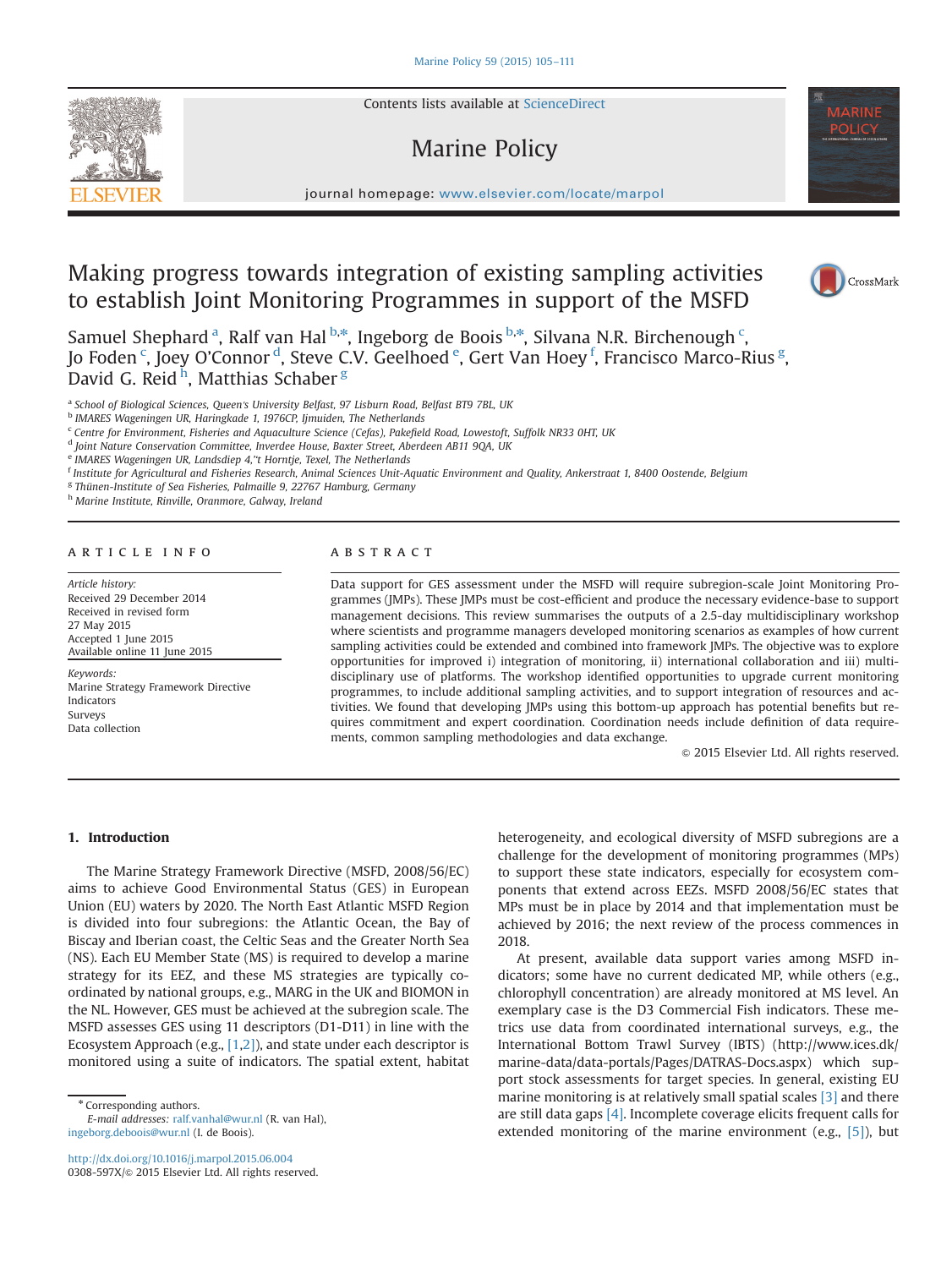<span id="page-1-0"></span>much discussion of the practical needs and costs of extended monitoring has been described by the ICES Science Steering Group on Integrated Ecosystem Assessment (SGIEA) as 'a spiral of "What do you want?-Well, what can you deliver?" questions'. This debate highlights the tension between the economic cost of MSFD MPs and the need to produce data that are fit for the purpose of supporting state indicators  $[6]$ . The expectation is that extending existing monitoring activities will be more cost-efficient than establishing completely new MPs; full data-support will require additional activities but it may be possible to add these to existing or integrated MPs to create MSFD-targeted Joint Monitoring Programmes (JMPs). Established monitoring time series have added value in defining GES targets and assessing changes in state. JMPs should 'provide data relevant to different MSFD descriptors, criteria and indicators, to different pieces of legislation, for more than one MS' [\[4\].](#page-6-0) New data streams can be collected in a comparable way or independently quality-assured.

The key forum for regional coordination of the MSFD in the NE Atlantic is the OSPAR Regional Sea Convention. An OSPAR pilot study in the North Sea identified Ecological Quality Issues (EcoQIs) analogous to MSFD descriptors. EcoQI state in relation to reference levels (Ecological Quality Objectives, EcoQOs) is monitored using indicators. OSPAR is now working to develop a series of common indicators and, where appropriate, will establish coordinated monitoring to support those indicators. The EU JMP project ('The Joint Monitoring Programme: North Sea/Celtic Sea-JMP NS/CS') has catalogued metadata on the data needs of MSFD indicators (http://jmpnscs.mumm.ac.be) and current monitoring activities. We use selected case studies from the NS to ask questions (Table 1) about (i) whether extending and/or pooling existing monitoring resources can underpin multidisciplinary JMPs with potential to efficiently supply MSFD monitoring data, and (ii) key potential constraints on this process, therefore offering recommendations on how to proceed and overcome challenges. The actual development of functional JMPs is a further and much larger-scale challenge, but our current questions apply to any MSFD subregion. The monitoring plans from all MSs have been submitted to the EU for consideration (under MSFD Article 11 of their MP by 15 October 2014). There were clear differences in the coherence of MS's monitoring level across regions and sub-regions. However, it is expected that there will be some opportunities for further integration across some of these aspects during the implementation process (e.g., indicator development, monitoring and assessments). A clear message is that most MS MPs currently contain only limited analysis of pressures and impacts [\[7\]](#page-6-0).

# 2. Methods

# 2.1. Background and workshop format

As a dedicated activity under the EU JMP: NS/CS, we convened

# Table 1

Questions addressed by case study subgroups at a workshop on MSFD JMPs.

#### **Ouestions**

Which data related to the case study will be collected?

Which existing monitoring will be taken into account?

Which techniques will be used? Which platforms will be used?

Which countries will be involved in data collection?

Which additional data will be collected and to which MSFD descriptor/indicator do they relate?

Which resources do you need to collect the information needed?

Will existing monitoring be influenced by the new data collection? If yes, how (e.g., spatial, temporal, number of stations)?

a workshop in 2014. Partners in the EU JMP consortium proposed a list of experts who could potentially (i) participate in a mind-map session, and (ii) contribute to diversity of science/policy/management expertise. About 20 participants were selected such that countries, project partners and fields of expertise were represented. Prior to the workshop, all selected participants received an invitation and a questionnaire addressing current national MPs and data gaps. Case studies (chlorophyll, demersal elasmobranchs and benthos) were used to focus discussion and were selected to represent the diversity of ecosystem components addressed by the MSFD [\[3\]](#page-6-0) (see [Table 2](#page-2-0) for associated descriptors). The EU FP7 project DEVOTES (http://www.devotes-project.eu) has produced a catalogue and critique of existing EU marine monitoring networks; in a plenary session, we constructed a mind-map identifying technical and practical opportunities to extend such existing MPs to better serve the data needs of workshop case studies and other descriptors. Participants subsequently worked in case-study subgroups according to expertise.

## 2.2. Case study ecosystem components

The first step was to discuss the data requirements of MSFD indicators pertinent to workshop case studies:

# 2.2.1. Chlorophyll in the Greater North Sea subregion

Statutory monitoring of chlorophyll is undertaken for the Water Framework Directive (WFD), with limited overlap with the MSFD and the OSPAR Comprehensive Procedure (COMPP). Borja et al. [\[1\]](#page-6-0) suggest that some of the eutrophication parameters and assessment tools used in the WFD are probably applicable in the MSFD, e.g., indices for phytoplankton and chlorophyll a. They also highlight that intercalibration for the WFD has helped highlight the ecological meaning of good state. National reports submitted under Article 11 of the MSFD indicate that several different metrics and methods are currently assessed against regionally varying thresholds [\[8\].](#page-6-0) However, the 'top down' approach to monitoring taken by the MSFD may facilitate expert agreement on whether the same level of understanding on ecological functioning has been achieved [\[1\].](#page-6-0)

## 2.2.2. Demersal elasmobranch species in the North Sea and Celtic Sea

Elasmobranch fishes are sampled in various fisheries-independent surveys, e.g., the IBTS, which provide abundance data used in assessment of commercial stocks. Many elasmobranch species are considered data poor, and assessment comprises abundance trend analysis without management reference points [\[9\]](#page-6-0). Healthy elasmobranch populations will be required to fulfil aspects of several descriptors (see other descriptors in [Table 2](#page-2-0)) and indicators (see results).

# 2.2.3. Benthic habitat condition

MSs evaluate benthic habitat condition under various environmental directives, and with a variety of assessment approaches, e.g., multi-metric benthic indicators (see below) [\[10\].](#page-6-0) Most approaches rely on habitat-stratified species-abundance data, collected with a variety of sampling gears. Currently, there is no common methodology, but there is existing literature that helps to integrate different data sets. There are also methods in place to enable data to be comparable and allowing different monitoring programmes to be combined. (These lessons and methods have been known for many years [\[2](#page-6-0), [11](#page-6-0)–[13\]\)](#page-6-0). The NS Benthos Surveys in 1986 and 2000 [\[13\]](#page-6-0) are a clear example of where data sets were collected and then integrated for analysis under a coordinated international benthic sampling programme.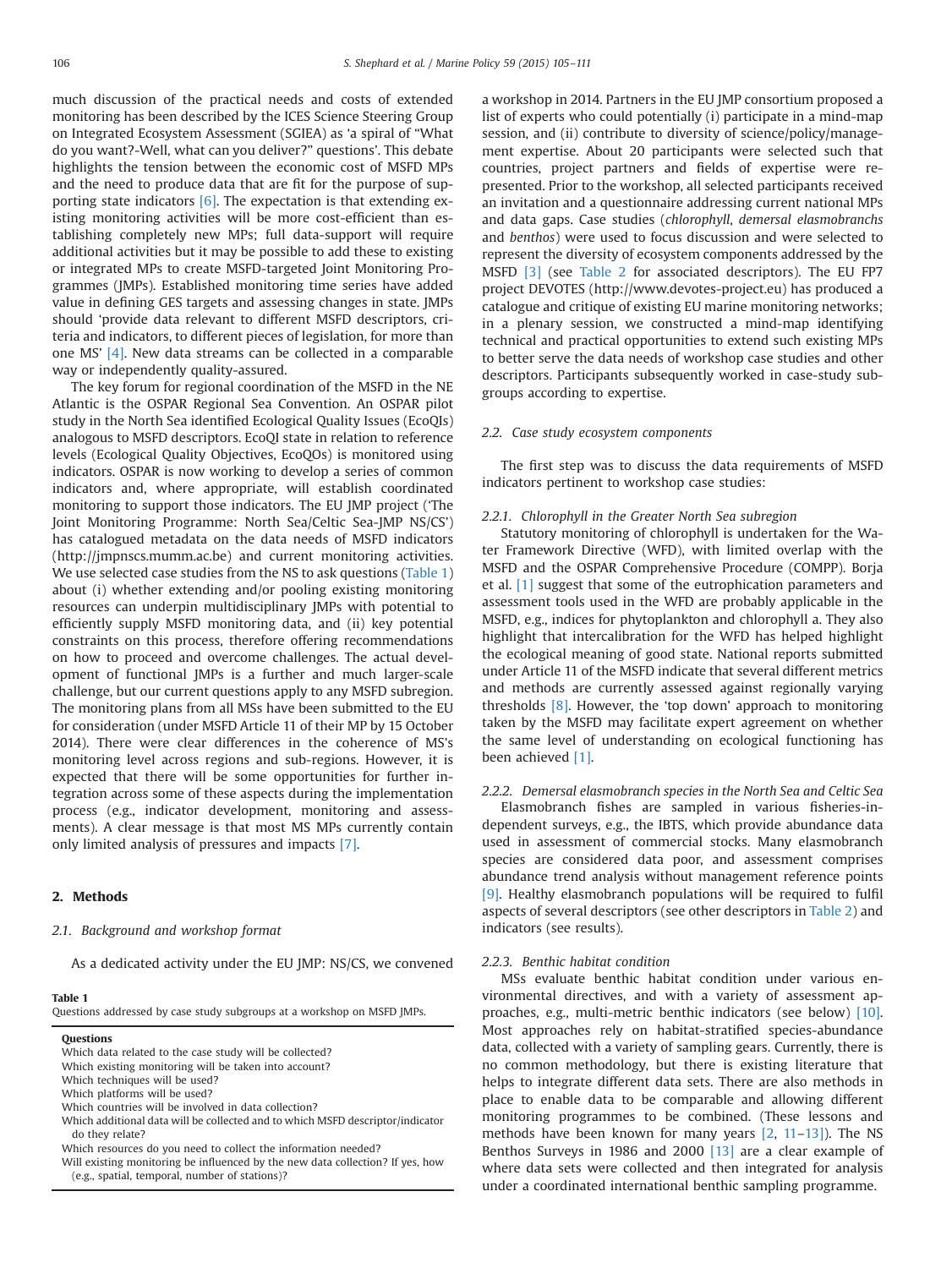# <span id="page-2-0"></span>Table 2

JMP mind-map results by workshop case study. These outputs were derived from open discussion based around a series of questions ([Table 1](#page-1-0)).

|                               |       | Chlorophyll (Chl)                                                                                                                        |
|-------------------------------|-------|------------------------------------------------------------------------------------------------------------------------------------------|
| <b>Existing monitoring</b> i. |       | Existing fixed point monitoring stations: Smart Buoys and Marnet.                                                                        |
|                               | ii.   | Regular (weekly and monthly) sampling stations.                                                                                          |
|                               | iii.  | Existing WFD inshore monitoring sites.                                                                                                   |
|                               | iv.   | Existing ferry-boxes installed on research vessels and ferry routes.                                                                     |
| <b>Add-on monitoring</b>      | i.    | New fixed monitoring locations for regular water sampling at platforms of opportunity: Oil and Gas platforms.                            |
|                               | ii.   | Remote sensing; satellite imagery converted to regional Chl concentration. Validated using direct measurements at fixed stations.        |
|                               | iii.  | Ad hoc oceanographic sampling and fluorometry data, and long term oceanographic sections.                                                |
| Costs                         | i.    | Oil platform water sampling and analysis. Additional cost will be small in relation to the scale of the current programme.               |
|                               | ii.   | Improving the calibration of ferry-box fluorometers will also incur additional costs in calibration sampling and sample analysis         |
|                               | iii.  | Additional staff time resource will be required to fully develop the remote sensing validation programme for the North Sea.              |
| Considerations                | i.    | Consistent methodologies for Chl analysis (total by fluorometer, pigments by HPLC) and calibration of fluorometers by direct analysis of |
|                               |       | water samples.                                                                                                                           |
|                               | ii.   | A consistent approach to Remote Sensing validation.                                                                                      |
|                               | iii.  | Statistical approaches to assess multiple data types/frequencies across the region and growing period. Assessment of 90th percentile     |
|                               |       | against thresholds.                                                                                                                      |
|                               | iv.   | Agreement of regionally specific thresholds to apply in assessment                                                                       |
| Other descriptors             | i.    | Eutrophication (D5); Biodiversity (D1); Hydrographical condition (D7); Non-indigenous species (D2).                                      |
|                               | ii.   | Phytoplankton & zooplankton (D5, D1 and 4).                                                                                              |
|                               | iii.  | Marine litter – floating litter and microplastics (D10).                                                                                 |
|                               | iv.   | Non-indigenous species (CEFAS SmartBuoys have settling plates) (D2).                                                                     |
|                               | v.    | Carbonate chemistry for ocean acidification.                                                                                             |
|                               | vi.   | Contaminants, metals – including passive samplers (D8)                                                                                   |
|                               |       | <b>Demersal elasmobranchs</b>                                                                                                            |
| Existing monitoring i.        |       | International Bottom Trawl Survey and Beam Trawl Survey.                                                                                 |
|                               | ii.   | Landings records for commercial species.                                                                                                 |
|                               | iii.  |                                                                                                                                          |
|                               |       | Data on discarding of commercial and non-target species from observer schemes.                                                           |
| <b>Add-on monitoring</b>      | i.    | Expand fishing vessel observer scheme: target collection of biological data on elasmobranchs according to a standardized protocol.       |
|                               | ii.   | Tagging of caught individuals; with archival tags and/or satellite pop-up archival tags depending on goals. Biological information and   |
|                               |       | spatial/temporal distribution.                                                                                                           |
|                               | iii.  | Egg case sampling on beaches or dedicated benthic surveys.                                                                               |
| Costs                         | i.    |                                                                                                                                          |
|                               |       | Training observers and scientists in species ID and DNA analysis.                                                                        |
|                               | ii.   | Salary for data collection, analysis and reporting.                                                                                      |
|                               | iii.  | Additional vessel time to visit areas of ecological importance.                                                                          |
|                               | iv.   | Tag costs, including recovery fees and Satellite 'time'.                                                                                 |
|                               | V.    | Beach combers digital 'app' for mobile devices (egg case reports).                                                                       |
|                               | vi.   | National contact person for the observer/egg case schemes.                                                                               |
|                               | vii.  | Operationalising the oil platform water sampling and analysis.                                                                           |
| Considerations                | i.    | Commercial fishing effort is not focused on elasmobranchs, so possible spatial and temporal mismatch.                                    |
|                               | ii.   | Focus on improved Species ID.                                                                                                            |
|                               | iii.  | Raise public awareness, and enhance involvement, e.g., in egg case scheme.                                                               |
|                               | iv.   | Recovery rate and technical problems with tags.                                                                                          |
|                               | V.    | Storage of additional data and biological samples.                                                                                       |
| <b>Other descriptors</b>      | i.    | Fish community data for D1 biodiversity indicators, e.g., presence/absence; D2 non-indigenous species; D3 commercial fisheries in-       |
|                               |       | dicators, D4 food web indicators, and D10 marine litter.                                                                                 |
|                               | ii.   | Monitor D10 beach litter during beach sampling for egg cases.                                                                            |
|                               | iii.  | D1 biodiversity and D3 commercial fisheries.                                                                                             |
|                               |       | <b>Benthic habitat condition</b>                                                                                                         |
| Existing monitoring i.        |       | National monitoring programmes (integrated, multidisciplinary monitoring covering multiple descriptors in some countries).               |
|                               | ii.   | IBTS and North Sea Beam Trawl Survey (BTS).                                                                                              |
|                               | iii.  | Industry sampling (i.e. for windfarms or oil and gas).                                                                                   |
|                               | iv.   | Eutrophication and MPA management surveys.                                                                                               |
| <b>Add-on monitoring</b>      | i.    | Fish stomach analysis.                                                                                                                   |
|                               | i.    | Acoustic techniques (e.g. MBES bathymetry and backscatter).                                                                              |
|                               | iii.  | Underwater optical techniques.                                                                                                           |
|                               | iv.   | Substrate and habitat extent and distribution.                                                                                           |
|                               | v.    | Quantified seafloor pressure data (e.g., VMS, trawl marks on sonar, dredging intensity).                                                 |
|                               |       |                                                                                                                                          |
| Costs                         | i.    | Staff time for sampling, data/biological analysis/interpretation.                                                                        |
|                               | ii.   | Storage and handling of formalin (e.g., COSSH in UK).                                                                                    |
|                               | iii.  | 20–60 min platform time per sample (depth dependant).                                                                                    |
|                               | iv.   | Specialised equipment for data collection (e.g., Grab, Dredge).                                                                          |
|                               | v.    | Operationalising oil platform water sampling and analysis.                                                                               |
| <b>Considerations</b>         | i.    | Group to coordinate and integrated benthic monitoring.                                                                                   |
|                               | ii.   | Define sample resolution (temporal and spatial coverage). Define relationships between monitoring efficiency and sample size.            |
|                               | iii.  | Data collection methods and designs (e.g., temporal and spatial coverage) need to be integrated among member states.                     |
|                               | v.    | Technique R&D may be necessary.                                                                                                          |
|                               | vii.  | Extended data QA/QC, standardisation and dissemination.                                                                                  |
|                               | viii. | Flexibility in funding streams.                                                                                                          |
| <b>Other descriptors</b>      | i.    | Grab content for marine seafloor litter (D10) and foodwebs (D4).                                                                         |
|                               | ii.   | Pressure State Analysis for seafloor integrity (D6).                                                                                     |
|                               | iii.  | Organic matter for foodwebs (D4).                                                                                                        |
|                               | iv.   | Chemical analyses on biota for contaminants (D8).                                                                                        |
|                               | v.    | Non-indigenous species (D2).                                                                                                             |
|                               | vi.   | Sandeels for commercial fisheries (D3) and foodwebs (D4).                                                                                |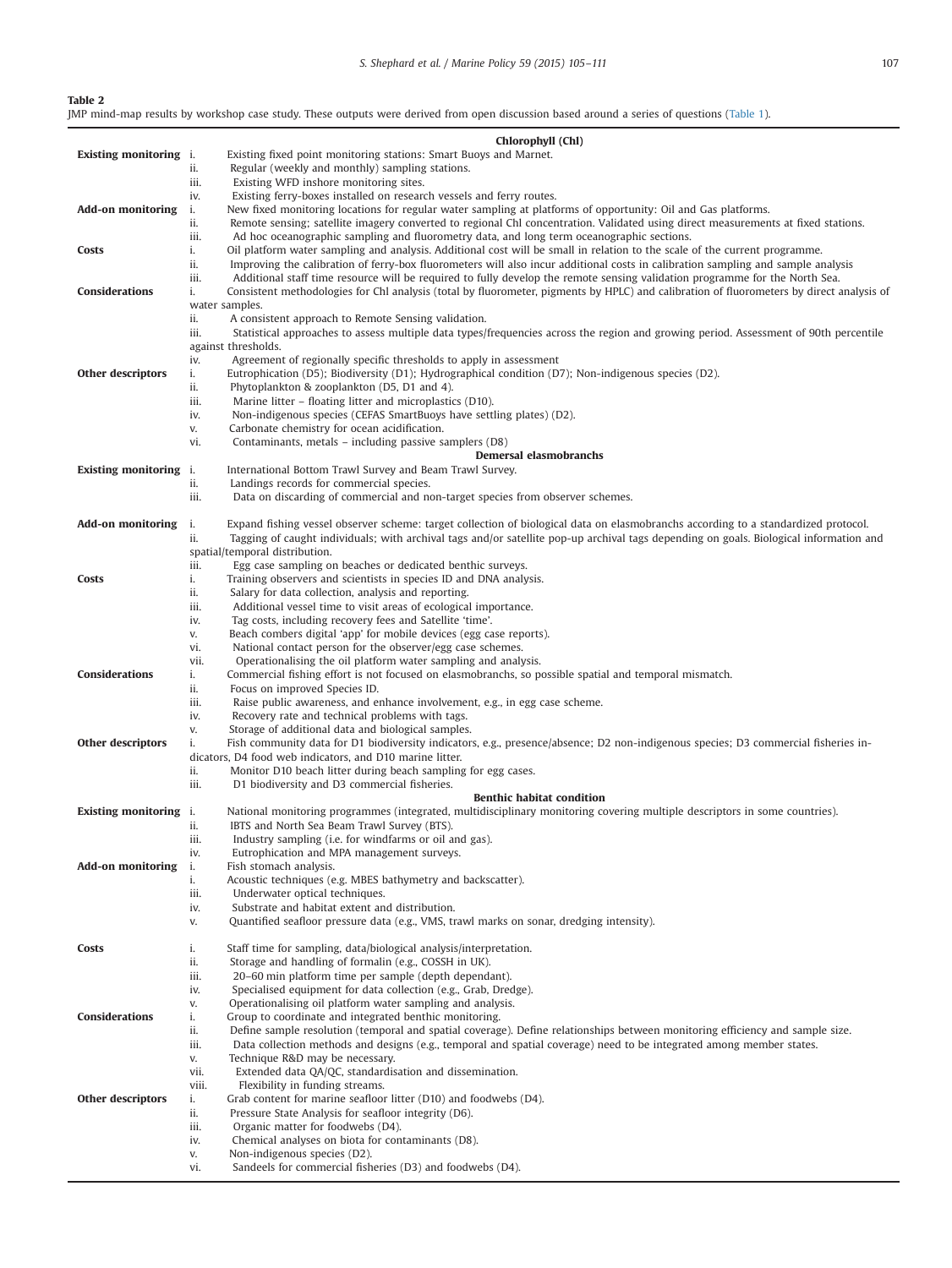## 2.3. Identify monitoring opportunities

Workshop case-study groups were asked to report on three scenarios, being:

- 1. JMP considering existing (non-dedicated) monitoring.
- 2. JMP considering existing monitoring and other information sources.
- 3. JMP incorporating all information, including potential dedicated monitoring.

Scenarios were constrained by a set of questions ([Table 1](#page-1-0)), and developed under defined headings: (i) Existing monitoring, (ii) Add-on monitoring, (iii) Costs, (iv) Additional considerations, and (v) Other descriptors ([Table 2\)](#page-2-0). Participants were instructed that scenarios could incorporate ideas from the plenary mind-map but should comprise tractable approaches to monitoring, i.e., considering the technical and practical limitations of given methods. Scenarios should conform to available financial and survey resources, e.g., additional monitoring activities must not add significant cost or time. Data should be collected with a scientifically recognised method. Data quality should be specified and the potential for combining datasets discussed. Case study groups presented their scenario as a bullet-point JMP. These JMPs are only initial and exploratory ideas of what it may be possible to develop and implement in practice - the intention was to evaluate how easy it might be for an expert group to assemble credible JMPs for given MSFD descriptors, and to highlight important issues for this process.

Various statutory and national bodies currently conduct marine monitoring to serve legislative requirements of the EU WFD and Habitats Directive. These programmes are partly coordinated by the regional seas conventions (OSPAR and HELCOM), and address aspects of water quality (including plankton), and the population dynamics of fish, seabirds and marine mammals. Other monitoring is maintained by academic studies, including a number of international collaborations under the EU FP7 scheme (see [\[14\]](#page-6-0) for examples). The important job of collating information from academic studies, and making it available to MSFD policy makers has been undertaken by the FP7 project STAGES. Environmental NGOs and interested member of the public also contribute to some monitoring programmes, e.g., for beach litter or algal blooms. Zampoukas et al. [\[14\]](#page-6-0) caution that limitations in the use of data collected by non-experts should always be considered, and suggest that 'public observation parameters should be carefully chosen to allow ensuring validation, QA/QC routines and some confidence in the observations made'. Quality assurance (QA) and quality control (QC) measures ensure that monitoring results fulfil stated quality and support a transparent and reproducible analytical process.

The concept of GES relies on assessing a whole marine area (e.g., an MSFD subregion). This is problematic when the majority of the monitoring is restricted by national boundaries. There are only few examples where the monitoring is co-ordinated over a whole area for assessments (e.g., the IBTS). Achieving GES may also be influenced by climate change, particularly in areas where cli-mate change may interact with human-induced change [\[15\]](#page-6-0).

# 3. Results and discussion

## 3.1. Case study JMPs

For each case study, an outline JMP is reported ([Table 2\)](#page-2-0). The primary purpose of these outlines is to illustrate the apparent wealth of opportunities to develop JMPs without establishing entirely new surveys. Monitoring must be seasonally fixed across all programs and follow agreed methodological standards. Standards exist for elements of most MSFD descriptors (see [\[16\]](#page-6-0)), including chlorophyll (e.g., CEN guidance on use of in vivo absorption techniques for the estimation of chlorophyll-a concentration in marine and fresh water samples) and benthos (e.g., ISO 16665 norm for quantitative sampling and sample processing of marine soft-bottom macrofauna). Such methodological standards support the need for comparability of approaches in determining GES and environmental goals within and among marine regions [\[16\].](#page-6-0) Data would comprise species-abundance, biomass and composition. All NS MSs would contribute, and integration of existing datasets would allow temporal extension of regional time series. A coordination group was considered important to successful implementation.

## 3.1.1. Chlorophyll in the Greater North Seas subregion

The case study group imagined a multiplatform international chlorophyll MP for the NS. This would combine empirical measurements with validated remote sensing of offshore waters. Stratified sampling would occur in the 'growing season' Mar–Oct, and samples be integrated to calculate assessment values. Measurements comprise direct water sampling, flourometry (vessel deployed instruments, moorings and underway monitoring) and remote sensing. Samples are analysed using various techniques that target photosynthetic pigments. Standardisation is required in monitoring and analysis techniques, assessment methodology and threshold setting, while allowing flexibility for innovative monitoring approaches. Proposed modifications to current chlorophyll sampling activities should consider additional data already collected during non-dedicated MPs.

# 3.1.2. Demersal elasmobranchs in the Greater North Sea and Celtic Seas subregions

Existing fisheries survey data can support many D1, D3 and D4 indicators, e.g.,

- i. Distribution of the species: % occurrence (number of hauls in which a species was found/total number of hauls carried out, by year).
- ii. Population abundance: CPUE by year.
- iii. Differences in abundance.

The case study group sketched an elasmobranch JMP that focused on optimising existing MPs supporting these indicators. This approach reflects the availability of ongoing coordinated international fisheries surveys. Key issues for improvement were identified as limited spatial and temporal coverage of elasmobranch distributions and inaccurate species identification.

# 3.1.3. Benthic habitat condition in the Greater North Sea

The Benthic communities and habitats in the North Sea have been studied for many decades. There are well-established protocols for sampling these communities (e.g. [\[17,18\]](#page-6-0)). The (draft) OSPAR ICG-COBAM common approach for benthic habitat assessment suggests that benthic multi-metric indicators (see http:// www.devotes-project.eu/devotool/) are essential for determining habitat condition. We decided not to consider the indicators themselves, but the underlying variables and parameters, e.g.,

- i. Species biomass, abundance and richness.
- ii. Bray–Curtis similarity (measures of species composition (turnover)/community hetero-/homogeneity).
- iii. Species sensitivity (AMBI,  $\Sigma$ ES50<sub>0.05</sub>).

The proposed benthic MP was based on a hierarchy of scales: (1) NS wide, (2) Dedicated national surveys in MPAs and/or high-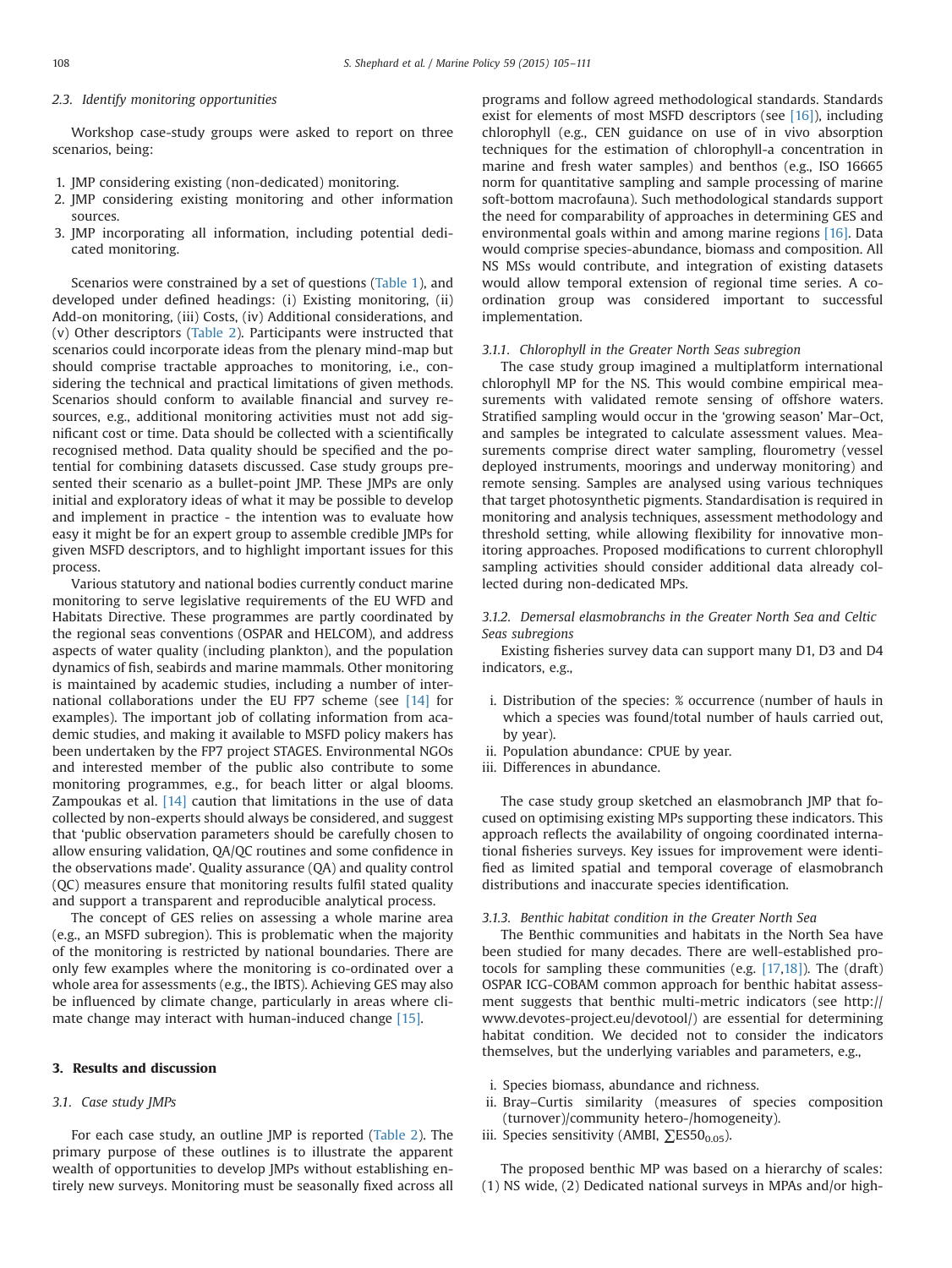pressure areas (risk based monitoring), and (3) Data from compliance monitoring by industry; data from industry platforms are not currently included in the MSFD, but closer collaboration in fulfilling monitoring and statutory obligations could be fruitful. State assessment of non-indigenous species and pathological anomalies can be derived incidentally from these datasets.

# 3.2. Existing monitoring

Workshop participants were often pleased to recognise the number and diversity of existing MPs, the potential to add value by integrating existing data, and the current extent of data collection beyond primary monitoring objectives (see DEVOTES for full catalogue). This stimulated ideas for extending and integrating these programmes (see [Table 2\)](#page-2-0), although economic constraints and the need to sustain long-term data sets were consistently highlighted.

# 3.3. Add on monitoring

Case study groups were able to identify numerous opportunities to combine and extend current MPs (see [Table 2](#page-2-0) for examples). Many of these opportunities use available platform space in a more efficient way and/or exploit survey downtime.

# 3.4. Costs

A key issue identified with extended monitoring is economic cost – the workshop assumed that supplementary funding would not be available. We found that much progress in data collection could potentially be made with additional costs restricted to sampling equipment, staff salary/training, and data storage/analysis [\(Table 2](#page-2-0)). These costs are likely to be small relative to contracting additional survey platform time or the development of new MPs.

# 3.5. Additional considerations

Several common themes emerged that should be considered when moving towards a JMP based on integrating and coordinating existing monitoring activities:

### 3.5.1. Data exchange

Data exchange, exploration and sharing are crucial in joint monitoring. Combining, exploring and analysing data from current MPs should be encouraged before deciding if more data is needed or if alternative data are preferable. When assessing GES, data sets will typically have to be integrated at subregion scale. Parallel data series for given subregions should be exchanged to minimise duplication and facilitate consistency – this is underway among some MSs. For some descriptors, international data exchange is already well established with collaborative data repositories (e.g., ICES, EMECO, EMODnet). The European Marine Observation and Data Network (EMODnet, http://www.emodnet.eu) is a 'long term marine data initiative from the European Commission Directorate-General for Maritime Affairs and Fisheries (DG MARE) underpinning its Marine Knowledge 2020 strategy'. EMODnet provides access to marine data from the following themes: bathymetry, geology, physics, chemistry, biology, seabed habitats and human activities.

### 3.5.2. Accuracy and precision

Joint monitoring often means combining multiple methods on one platform, this combination is facilitated by robust standard operating procedures (SOP). The accuracy and comparability of data collected is a key requirement for the assessment and description of environmental status and for the assessment of anthropogenic influences and required measures. Quality assurance (QA) and quality control (QC) measures ensure that monitoring results fulfil stated quality and support a transparent and reproducible analytical process. Even so, extending sampling activities cannot be carried out endlessly without compromising data quality. Before setting up multiple-objective JMPs, it is important to estimate the statistical power needed to detect change in given indicators. This will constrain how many data types can be collected without losing precision and accuracy, and is key to producing data that are fit for purpose [\[6\]](#page-6-0). Scientists must continue to work closely with policy makers to disseminate scientific findings and to define acceptable uncertainty limits for detection of change in environmental state. Such collaboration will ensure that management thresholds and policy decisions reflect scientific evidence.

# 3.5.3. Sampling techniques

International agreement on methodologies facilitates joint monitoring and data interpretation (see discussion of CEN and ISO standards above). For some descriptors having prescriptive indicators, e.g., contaminants (D8), sampling methods may already be similar among MSs [\[19\]](#page-6-0). Signatories to the OSPAR Joint Assessment and Monitoring Programme (JAMP) already undertake coordinated monitoring of water quality variables [\[20\]](#page-6-0). In other cases, established MPs may differ between MSs, and certain sampling techniques may not be acceptable in all MSs. This variation should be considered when choosing consensus methodologies - technical developments may provide scope to enhance sampling without changing methodology. Given agreement on sampling technique, the central NS may provide a good opportunity for international calibration/validation. When planning standardized methodology, the value of maintaining existing timeseries should be considered; comparative sampling and subsequent analysis must quantify the effect on a data series of alternative methodologies. The WFD offers some useful guidance on how these issues may be addressed and overcome [\[1\].](#page-6-0) A relevant example is the development of new approaches to support definition of WFD coastal types for intercalibration. Identifying ecologically appropriate sampling scales is now a key problem for the MSFD, which was initiated on the principle of assessing GES at (large) subregion-scale. Implementing monitoring and assessment for the MSFD now demands robust definition of habitat types, their distribution within given subregions, and monitoring programmes that capture state across all the important components of a subregion.

### 3.5.4. Calculation of indicators

As all MSs have to report on GES, internationally agreed methodologies for data processing and reporting will help to integrate results over wider scales and to facilitate interpretation. Processing differences could confound separate data series even when sampling method is identical. An important issue is if/how similar datasets might be combined to extend indicator time series. This may be possible when sampling gear and methodology are similar and times series record similar values over some standardisation period. However, the very low precision of many MPs, even the IBTS fish surveys, means that data series may have to be considered separately and perhaps integrated at a higher level using some GES decision rule. Coordination of MSFD implementation by Regional Sea Conventions (RSC) includes definition of common indicators, assessment and determination of GES. Following the submission of MS monitoring strategies in 2014, the EU Commission met with MSs that are contracting parties to the four RSC. The OSPAR meeting concluded that MSs should 'Continue working together to improve adequacy and coherence of the MSFD implementation addressing the recommendations of the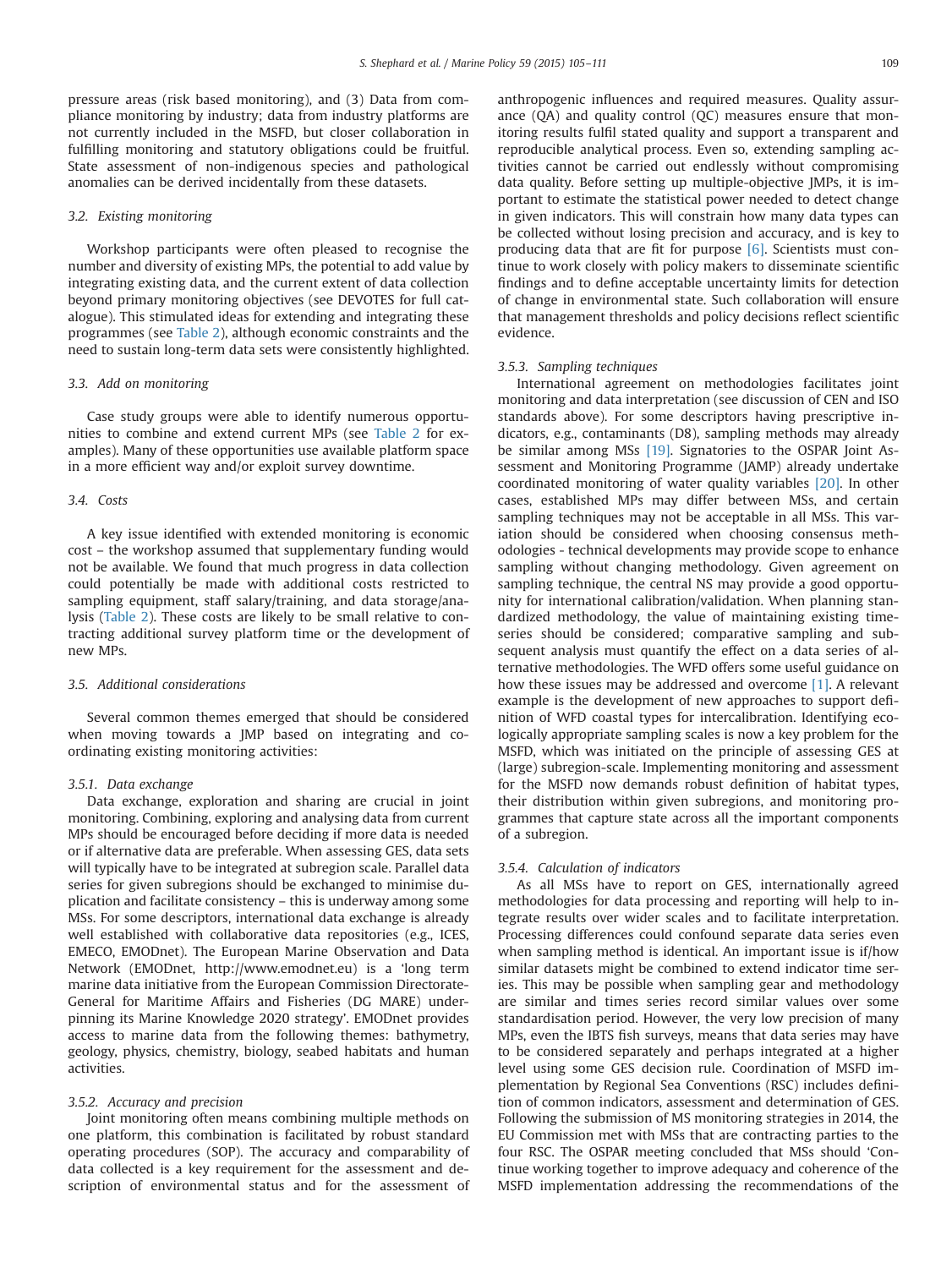Commission in a coordinated way' [\[8\]](#page-6-0).

## 3.5.5. Coordination

International coordination of monitoring can improve sampling efficiency and facilitate agreement on sampling and data processing methodologies. For example, OSPAR has set up a dedicated group to improve cross border collaboration. The main goal is to improve adequacy and coherence of MSFD implementation over the period of 2014–2018 (http://ospar.org/html\_documents/ospar/ html/ospar\_regional\_plan\_action\_msfd\_imp.pdf).

Coordination and shared economic input across MSs creates a cooperative framework that broadens data ownership and could simplify data exchange. Facilitating wider end user access should follow. For both chlorophyll and benthos sampling, it is recommended that national coordination groups increase integration at EU scale. Benthic monitoring is currently co-ordinated under the ICES BEWG, where there is agreement (an ISO standard) on how data are collected, analysed and reported. The ICES fisheries survey planning groups also represent a very useful template for a coordination framework that is amenable to application of QA/QC. An incidental advantage is that international staff exchange promotes personal relationships and shared perspectives, potentially leading to re-evaluation of procedures.

During international monitoring (e.g., the IBTS), MSs often sample outside their national EEZ. It would be valuable to simplify the current international permit process for such cross-border sampling. At present, research vessels planning to sample in the waters of another MS are obliged to submit a request up to six months prior to the event. This request specifies the number and type of samples to be taken. The process is obviously not amenable to a flexible MSFD subregion-scale monitoring programme. A final issue is data collation: data from different MSs currently tend to be collated on a fairly ad hoc basis, although international bodies such as ICES provide limited support. Pan-European virtual platforms could serve as a forum for data collation and exchange, and might also highlight data gaps.

## 3.5.6. Adding activities to current monitoring

Sampling platforms are expensive, and should be used as efficiently as possible. Many ship-based surveys could undertake additional data collection during downtime, e.g., night-time during current 12-h operations, or using 'spare' days planned as a bad weather contingency. Free space for staff or hardware may also be available, e.g., during ferry-box sampling. The ferry-box, provides an automated instrument packages, helping to collect many data sets from the "Continuous Plankton Recorder (CPR)" with its single purpose of collecting plankton samples during regular ship cruises up to most sophisticated "FerryBoxes" with an ensemble of different sensors and biogeochemical analysers (http://www.ferrybox.com/about/principle/index.php.en). Some surveys could be extended to consider a range of ecologically-relevant trophic levels; the NE Atlantic mackerel egg survey is a coordinated international ecosystem monitoring exercise that covers a swathe of ocean from Biscay to Norway, and collects data on the pelagic environment, plankton and fish. However, there are logistical limits to the amount of work that can be done on a single survey, and primary survey objectives (defined by funding source) will typically take priority. Precise definition of additional data needs, sampling protocols, automated methods and cost incentives will increase the likelihood that requested secondary data are collected in an efficient and rigorous manner. Flexibility in the planning of MPs may also facilitate secondary data collection.

## 3.5.7. Outsourcing data collection

Outsourcing could take many forms, e.g., volunteers from the UK Marine Conservation Society NGO currently carry out beach litter monitoring. This raises ethical questions about an MSFD implementation that relies on voluntary groups, but may be justified by the growing profile (and occasional success) of 'citizen science'. In all cases, training and a well-defined sampling protocol are necessary to ensure data quality and continuity. An effective dissemination strategy is also important-information on achievements and potential data-use motivates people to maintain sampling efforts not directly related to their job specification.

# 3.5.8. Governance and policy constraints

It is necessary to further elucidate potential governance and policy constraints on altering existing national MPs (see CEN and ISO standards above). Issues may include national jurisdiction and the logistics of redistributing monitoring tasks between nations. One potential mechanism may be to establish a central fund for certain international MPs, with funds being distributed according to tasks fulfilled.

# 3.6. Potential additional data collection

Several existing MPs collect data that can support indicators across different MSFD descriptors. Case study groups identified opportunities for such multidisciplinary monitoring, noting that success will require coordination and international data exchange.

## 4. Conclusions and recommendations

Our workshop successfully identified many tractable bottomup routes towards combining existing MPs into dedicated JMPs ([Table 2](#page-2-0); see the DEVOTES monitoring catalogue for a comprehensive summary). We recognize the challenge of reconciling economic efficiency with collection of robust scientific data that can support policy decisions.

Development of JMPs: Framework MSFD JMPs could be efficiently developed by integrating and coordinating existing MPs, and by using 'free' platform time for additional sampling. Strategic support from international expert groups such as the ICES SSGIEA will help monitoring groups from different MSs to produce fit-forpurpose data that can be integrated through EU level coordination groups for assessment of GES at subregion scale.

Integration of existing data sets: There is a need to jointly evaluate and better integrate existing datasets for MSFD subregionscale assessment. Expert knowledge is required throughout the data stream from collection to indicator interpretation. Many additional data sources could contribute to MPs in the NS, e.g., finescale data could augment analysis and interpretation. The process of extending and combining existing monitoring should focus on objectives and data quality-the original objective of any on-going MP, and its value as an ecological time series should be retained. A focus on objectives (i.e., robust data support for MSFD indicators) highlights the priority of endpoint comparability over sampling methodology. MSs must produce outputs that support subregionscale assessment of GES, but need not arrive at these outputs using exactly the same monitoring approaches. Modifying or extending an on-going MP demands many of the same value and data-quality considerations as designing a new MP.

Improved interaction between MSs: The MSFD provides a strong incentive for EU MSs to discuss and align their monitoring practises, data collection and analysis between scientists and monitoring managers. More regular and active co-ordination could address general challenges in data analysis and reporting. The workshop developed case study JMPs through open discussion framed around a series of questions ([Table 1\)](#page-1-0). In the future, these questions might provide the basis of a decision tree that could be used in the development of MPs to ensure data comparability